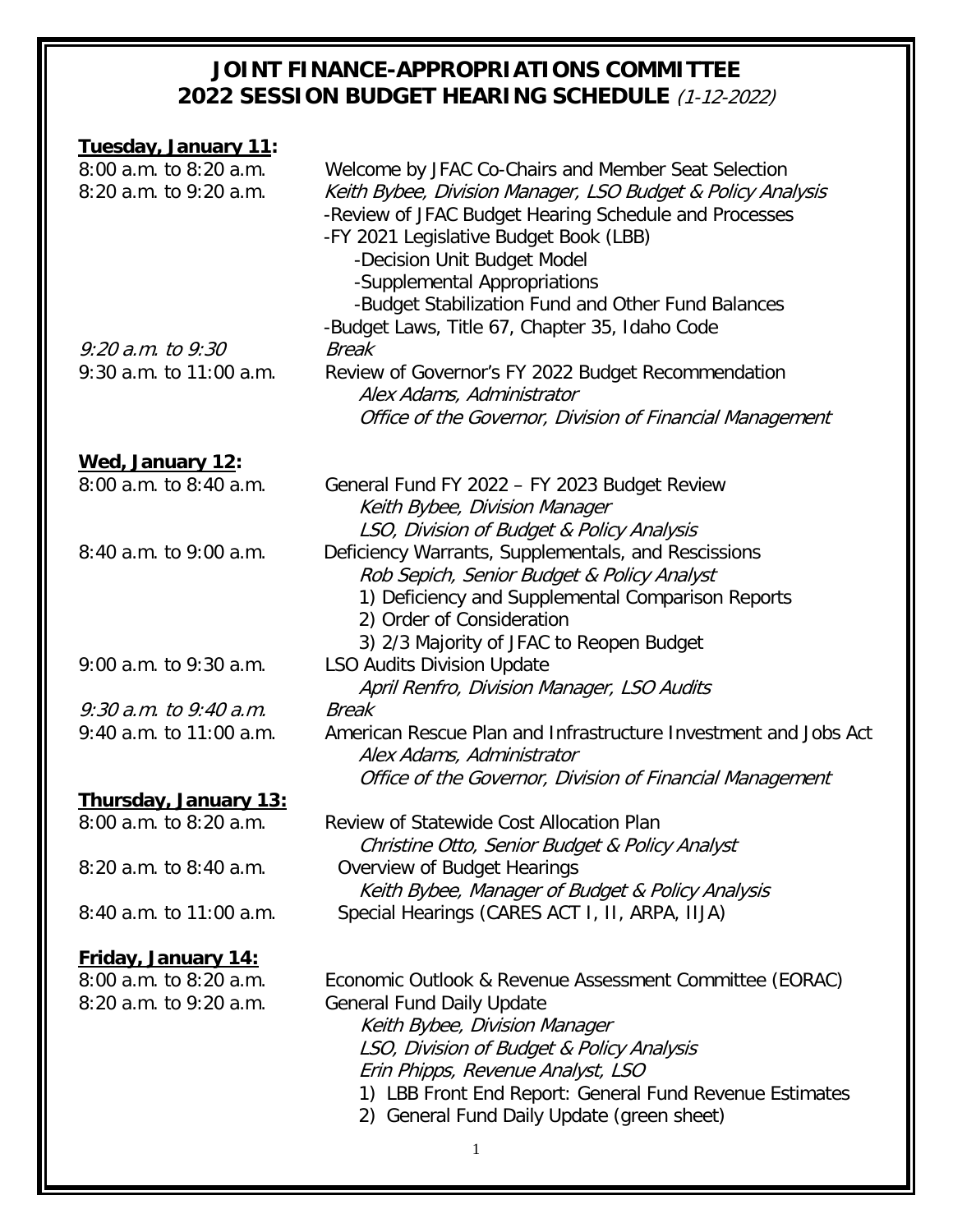| $9:20$ a.m. to $9:40$ a.m.   | <b>Break</b>                                                                                                                                                                   |               |  |  |
|------------------------------|--------------------------------------------------------------------------------------------------------------------------------------------------------------------------------|---------------|--|--|
| 9:40 a.m. to 11:00 a.m.      | JFAC Action on Deficiency Warrants, Supplemental<br>Appropriations or Rescissions                                                                                              |               |  |  |
|                              |                                                                                                                                                                                | End of Week 1 |  |  |
| Monday, January 17:          | <u>IDAHO HUMAN RIGHTS DAY - STATE HOLIDAY</u>                                                                                                                                  |               |  |  |
| $8:00$ a.m. to $8:30$ a.m.   | Governor's Revised FY 2022 & FY 2023 Budget Recommendation<br>Alex Adams, Administrator<br>Office of the Governor, Division of Financial Management                            |               |  |  |
| 8:30 a.m. to 8:45 a.m.       | The Public Education Stabilization Fund (PESF), §33-1018C, IC<br>Jared Tatro, Deputy Manager                                                                                   |               |  |  |
| $8:45$ a.m. to $9:10$ a.m.   | Department of Education                                                                                                                                                        |               |  |  |
| $9:10$ a.m. to $9:25$ a.m.   | <b>Break</b>                                                                                                                                                                   |               |  |  |
| 9:25 a.m. to 10:40 a.m.      | Public School Support (K-12)                                                                                                                                                   |               |  |  |
| Tuesday, January 18:         |                                                                                                                                                                                |               |  |  |
| 8:00 a.m. to 9:20 a.m.       | <b>Department of Correction</b><br><b>Management Services</b><br><b>State Prisons</b><br>County & Out-of-State Placements<br>Correctional Alternative Placement Program (CAPP) |               |  |  |
| $9:20$ a.m. to $9:40$ a.m.   | <b>Break</b>                                                                                                                                                                   |               |  |  |
| 9:40 a.m. to 10:30 a.m.      | <b>Community Corrections</b><br><b>Education &amp; Treatment</b><br><b>Medical Services</b>                                                                                    |               |  |  |
| 10:30 a.m. to 11:00 a.m.     | <b>Commission for Pardons and Parole</b>                                                                                                                                       |               |  |  |
| Wed, January 19:             |                                                                                                                                                                                |               |  |  |
| 8:00 a.m. to 9:00 a.m.       | Department of Water Resources                                                                                                                                                  |               |  |  |
| 9:00 a.m. to 9:20 a.m.       | <b>Wolf Depredation Control Board</b>                                                                                                                                          |               |  |  |
| 9:20 a.m. to 9:30 a.m.       | Break                                                                                                                                                                          |               |  |  |
| 9:30 a.m. to 10:10 a.m.      | Department of Agriculture                                                                                                                                                      |               |  |  |
| 10:10 a.m. to 10:40 a.m.     | <b>State Treasurer</b>                                                                                                                                                         |               |  |  |
| 10:40 a.m. to 11:00 a.m.     | <b>Lieutenant Governor</b>                                                                                                                                                     |               |  |  |
| <u>Thursday, January 20:</u> |                                                                                                                                                                                |               |  |  |
| 8:00 a.m. to 8:30 a.m.       | <b>PERSI</b>                                                                                                                                                                   |               |  |  |
| 8:30 a.m. to 9:00 a.m.       | <b>Division of Human Resources</b>                                                                                                                                             |               |  |  |
| $9:00$ a.m. to $9:15$ a.m.   | Break                                                                                                                                                                          |               |  |  |
| 9:15 a.m. to 10:00 a.m.      | Office of Information Technology Services                                                                                                                                      |               |  |  |
| 10:00 a.m. to 10:40 a.m.     | Division of Occupational and Professional Licenses                                                                                                                             |               |  |  |

# **Friday, January 21:**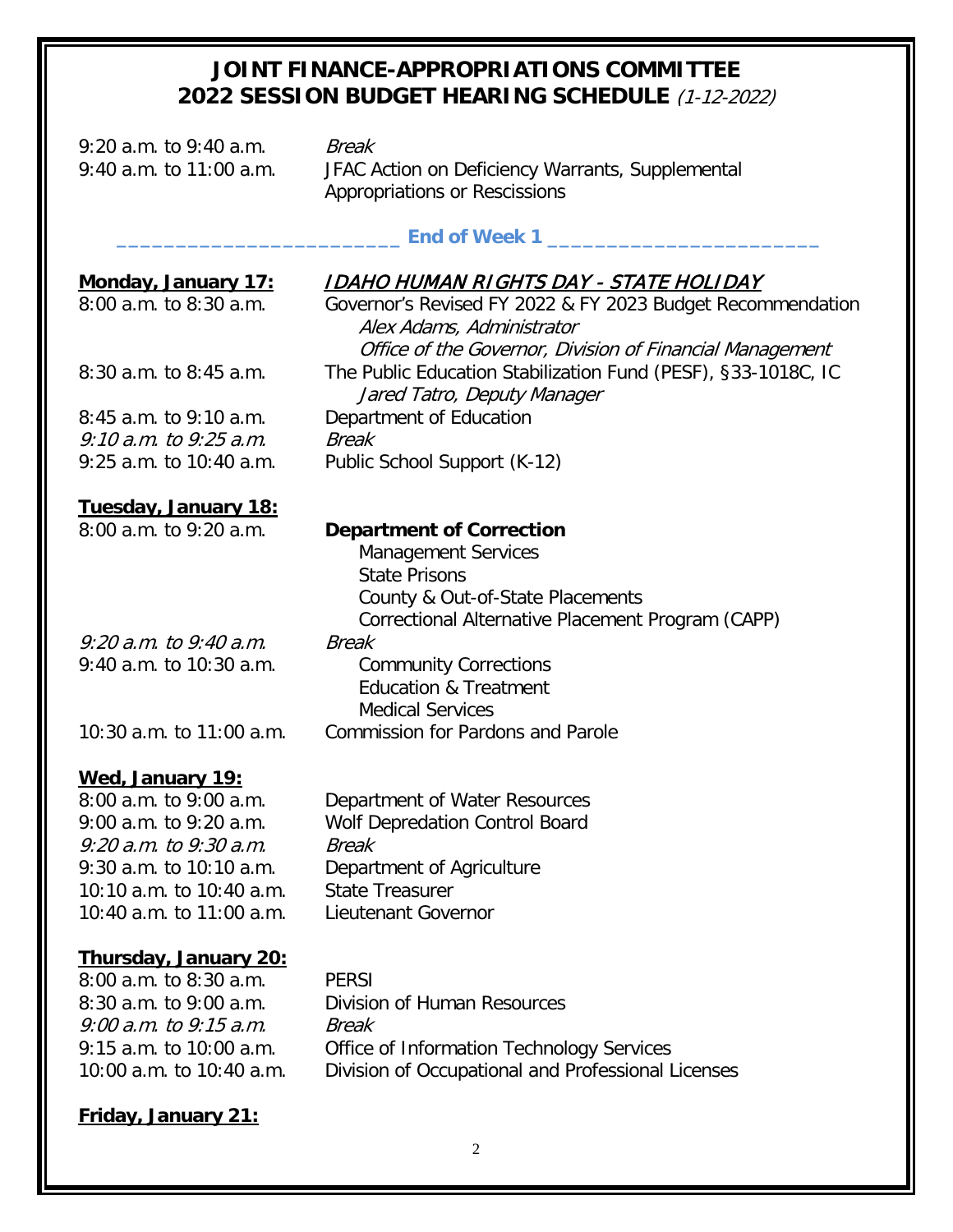| $8:00$ a.m. to $9:00$ a.m.<br>9:00 a.m. to 9:20 a.m.<br>9:20 a.m. to 9:30 a.m. | Department of Lands<br>Endowment Fund Investment Board<br>Break        |
|--------------------------------------------------------------------------------|------------------------------------------------------------------------|
| $9:30$ a.m. to 10:00 a.m.                                                      | <b>Division of Veterans Services</b>                                   |
| 10:00 a.m. to 10:30 a.m.                                                       | Office of Drug Policy                                                  |
| 10:30 a.m. to 11:00 a.m.                                                       | Commission for Blind and Visually Impaired                             |
|                                                                                | End of Week 2 _______                                                  |
| Monday, January 24:                                                            |                                                                        |
| $8:00$ a.m. to $8:30$ a.m.                                                     | State Board of Education Overview                                      |
| $8:30$ a.m. to 9:00 a.m.                                                       | Office of the State Board of Education                                 |
| 9:00 a.m. to 9:20 a.m.                                                         | <b>Charter School Commission</b>                                       |
| $9:20$ a.m. to $9:35$ a.m.                                                     | Break                                                                  |
| $9:35$ a.m. to $9:50$ a.m.                                                     | OSBE - Scholarships & Grants                                           |
| $9:50$ a.m. to 10:15 a.m.                                                      | OSBE – Statewide Programs at College and Universities                  |
| 10:15 a.m. to 10:40 a.m.                                                       | <b>Idaho Public Television</b>                                         |
| 10:40 a.m. to 11:00 a.m.                                                       | Division of Vocational Rehabilitation                                  |
| Tuesday, January 25:                                                           |                                                                        |
| $8:00$ a.m. to $8:15$ a.m.                                                     | Presidents' Leadership Council<br>President Green, University of Idaho |

9:00 a.m. to 9:45 a.m. Boise State University 9:45 a.m. to 10:00 a.m. Break

#### **Wed, January 26:**

8:35 a.m. to 9:10 a.m. North Idaho College 9:10 a.m. to 9:25 a.m. Break 10:00 a.m. to 10:35 a.m. College of Eastern Idaho

#### **Thursday, January 27:**

8:00 a.m. to 8:45 a.m. Idaho State University 9:35 a.m. to 9:50 a.m. Break

 President Green, University of Idaho 8:15 a.m. to 9:00 a.m. Lewis-Clark State College 10:00 a.m. to 10:20 a.m. Boise Internal Medicine Residency 10:20 a.m. to 10:40 a.m. Psychiatry Residency – University of Washington in Boise 10:40 a.m. to 10:55 a.m. Executive Office of the Governor 10:55 a.m. to 11:15 a.m. Division of Financial Management

8:00 a.m. to 8:35 a.m. College of Southern Idaho 9:25 a.m. to 10:00 a.m. College of Western Idaho 10:35 a.m. to 11:00 a.m. Office of the State Controller

8:45 a.m. to 9:10 a.m. Idaho Museum of Natural History 9:10 a.m. to 9:35 a.m. Idaho Dental Education Program 9:50 a.m. to 10:15 a.m. University of Utah Medical Education 10:15 a.m. to 10:40 a.m. Family Medical Residency Programs 10:40 a.m. to 11:00 a.m. Eastern Idaho Medical Residencies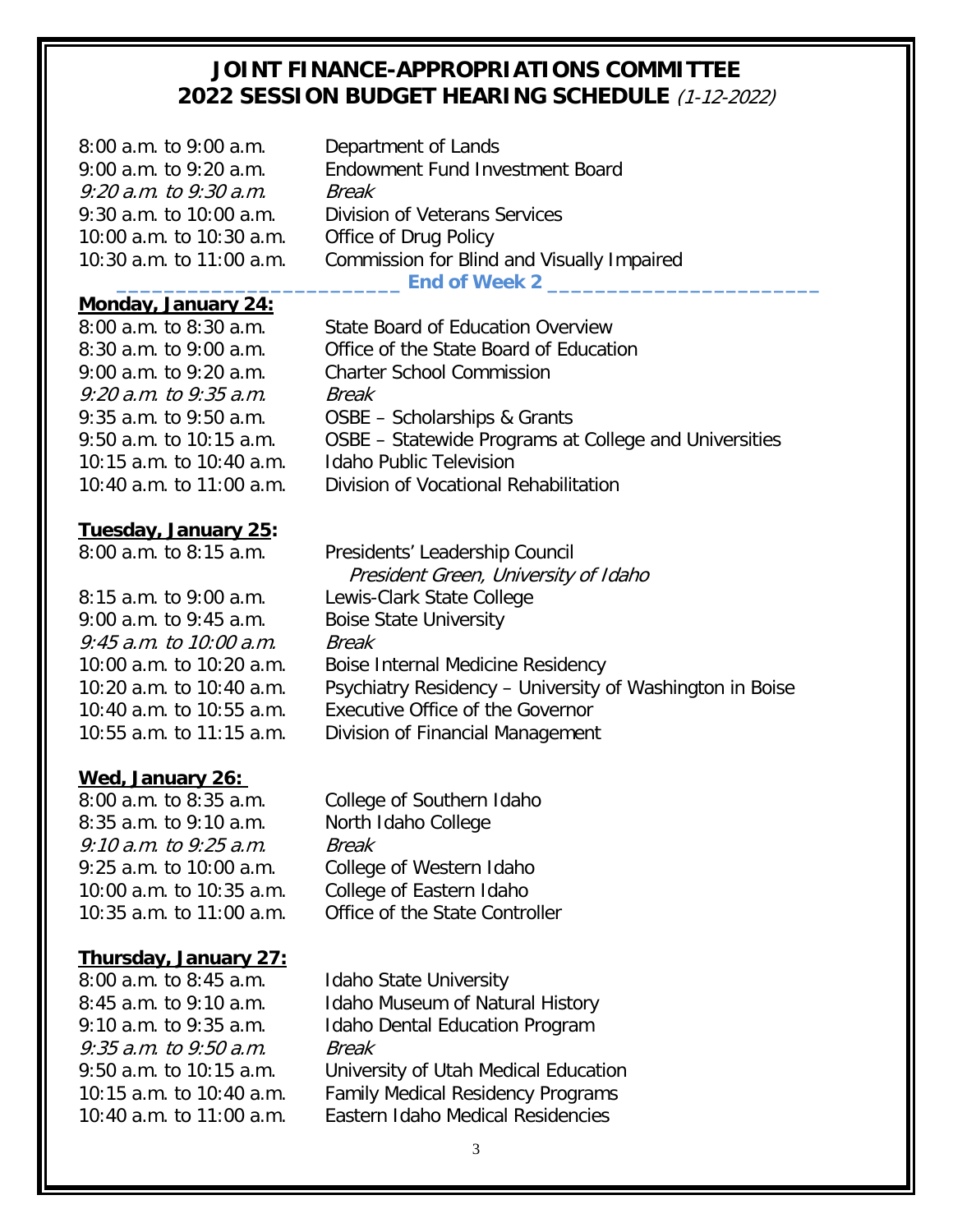#### **Friday, January 28:**

| $8:00$ a.m. to $8:45$ a.m. |
|----------------------------|
| 8:45 a.m. to 9:10 a.m.     |
| $9:10$ a.m. to $9:35$ a.m. |
| $9:35$ a.m. to $9:50$ a.m. |
| $9:50$ a.m. to 10:15 a.m.  |
| 10:15 a.m. to 10:40 a.m.   |
| 10:40 a.m. to 11:00 a.m.   |

University of Idaho **Forest Utilization Research** Geological Survey **Break** Agricultural Research and Extension Services WIMU Veterinarian Education WWAMI.

### End of Week 3

8:45 a.m. to 9:10 a.m. Child Welfare 9:30 a.m. to 9:45 a.m. Break 9:45 a.m. to 10:05 a.m. Service Integration 10:05 a.m. to 10:30 a.m. Division of Welfare<br>10:30 a.m. to 11:00 a.m. Division of Medicaid 10:30 a.m. to  $11:00$  a.m.

9:00 a.m. to 9:20 a.m. Licensing & Certification 9:20 a.m. to 9:40 a.m. Break 10:00 a.m. to 10:20 a.m. Mental Health Services 10:40 a.m. to 11:00 a.m. Public Health Services

### **Wed, February 2:**

9:20 a.m. to 9:30 a.m. Break 10:10 a.m. to 10:35 a.m. Idaho Liquor Division

**Monday, January 31: Department of Health & Welfare**<br>8:00 a.m. to 8:45 a.m. Department of Health & Welfare (Dire Department of Health & Welfare (Director's Overview) 9:10 a.m. to 9:30 a.m. Services for Developmentally Disabled

### **Tuesday, February 1: Department of Health & Welfare**

8:00 a.m. to 8:20 a.m. Domestic Violence Council 8:20 a.m. to 8:40 a.m. Developmental Disabilities Council 8:40 a.m. to 9:00 a.m. Indirect Support Services 9:40 a.m. to 10:00 a.m. Substance Abuse Services 10:20 a.m. to 10:40 a.m. Psychiatric Hospitalizations

8:00 a.m. to 9:00 a.m. Department of Fish and Game 9:00 a.m. to 9:20 a.m. Office of Species Conservation 9:30 a.m. to 9:50 a.m. Idaho Commission on the Arts 9:50 a.m. to 10:10 a.m. Commission on Hispanic Affairs 10:35 a.m. to 11:00 a.m. Idaho Lottery Commission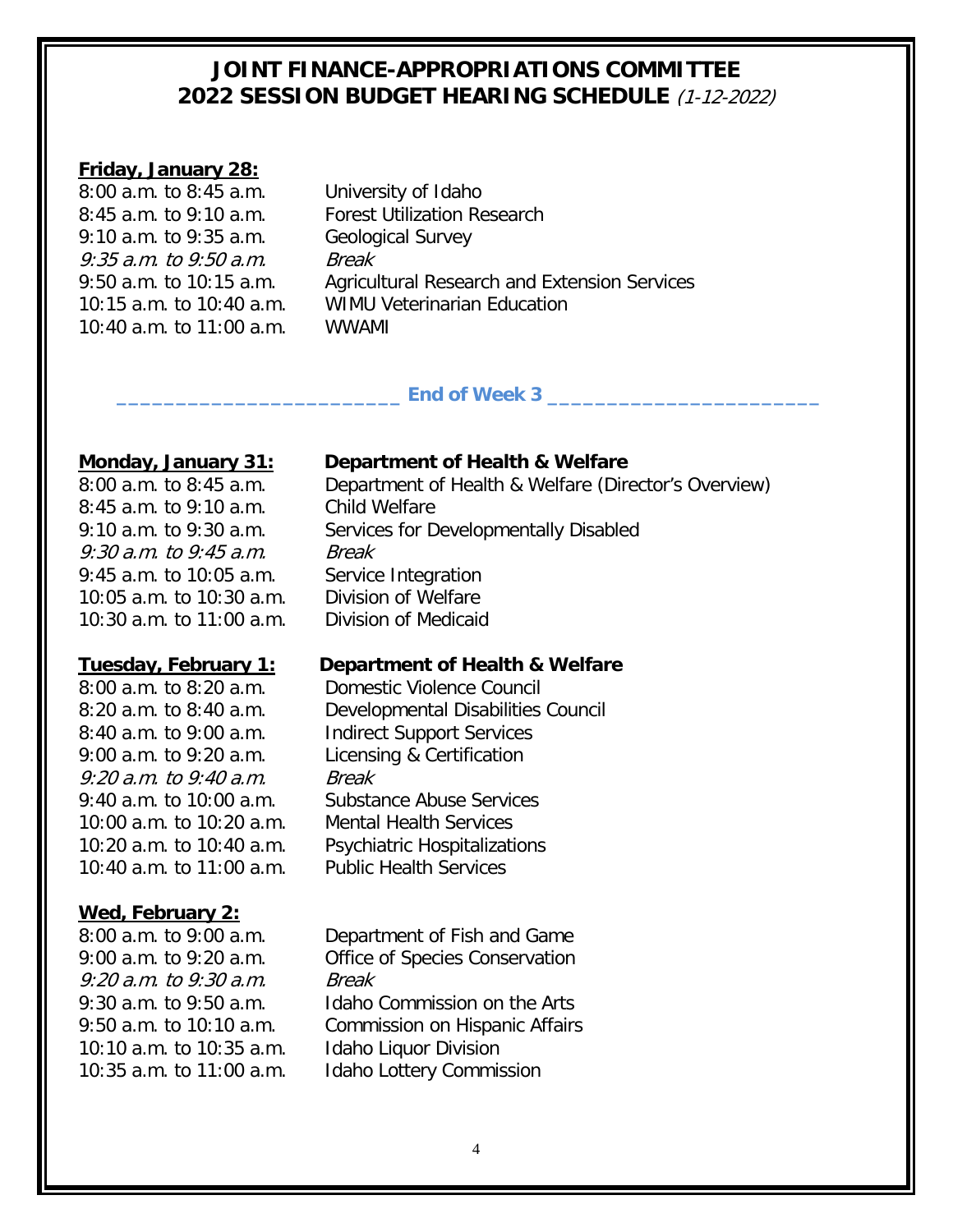# **Thursday, February 3:**

9:30 a.m. to 9:45 a.m. Break 10:10 a.m. to 10:25 a.m. Bond Payment Program 10:25 a.m. to 10:40 a.m. Capitol Commission

Department of Environmental Quality 9:00 a.m. to 9:30 a.m. Soil and Water Conservation Commission 9:30 a.m. to 10:10 a.m. Department of Administration 10:40 a.m. to 11:00 a.m. Permanent Building Fund

# **Friday, February 4:**<br>8:00 a.m. to 9:00 a.m.

9:00 a.m. to 9:30 a.m. Guardian Ad Litem 9:30 a.m. to 9:45 a.m. Break 9:30 a.m. to 10:00 a.m. Judicial Council

Judicial Branch – Court Operations 10:00 a.m. to 10:45 a.m. Department of Juvenile Corrections

### **\_\_\_\_\_\_\_\_\_\_\_\_\_\_\_\_\_\_\_\_\_\_\_\_ End of Week 4 \_\_\_\_\_\_\_\_\_\_\_\_\_\_\_\_\_\_\_\_\_\_\_**

#### **Monday, February 7:**

8:00 a.m. to 8:25 a.m. Commission on Aging 9:15 a.m. to 9:30 a.m. Break 9:30 a.m. to 9:55 a.m. Historical Society 10:20 a.m. to 10:45 a.m. STEM Action Center

#### **Tuesday, February 8:**

8:00 a.m. to 8:20 a.m. Brand Inspection 8:20 a.m. to 9:05 a.m. Idaho State Police 9:05 a.m. to 9:25 a.m. POST Academy 9:25 a.m. to 9:40 a.m. Break 9:40 a.m. to 10:00 a.m. Racing Commission 10:00 a.m. to 10:30 a.m. Industrial Commission 10:30 a.m. to 11:00 a.m. Secretary of State

# **Wed, February 9:**

8:55 a.m. to 9:10 a.m. TechHelp 9:10 a.m. to 9:25 a.m. Break 9:55 a.m. to 10:35 a.m. Department of Labor

8:25 a.m. to 8:50 a.m. State Independent Living Council 8:50 a.m. to 9:15 a.m. Commission for Libraries 9:55 a.m. to 10:20 a.m. Public Utilities Commission

Career Technical Education 8:40 a.m. to 8:55 a.m. Small Business Development Centers 9:25 a.m. to 9:55 a.m. Department of Commerce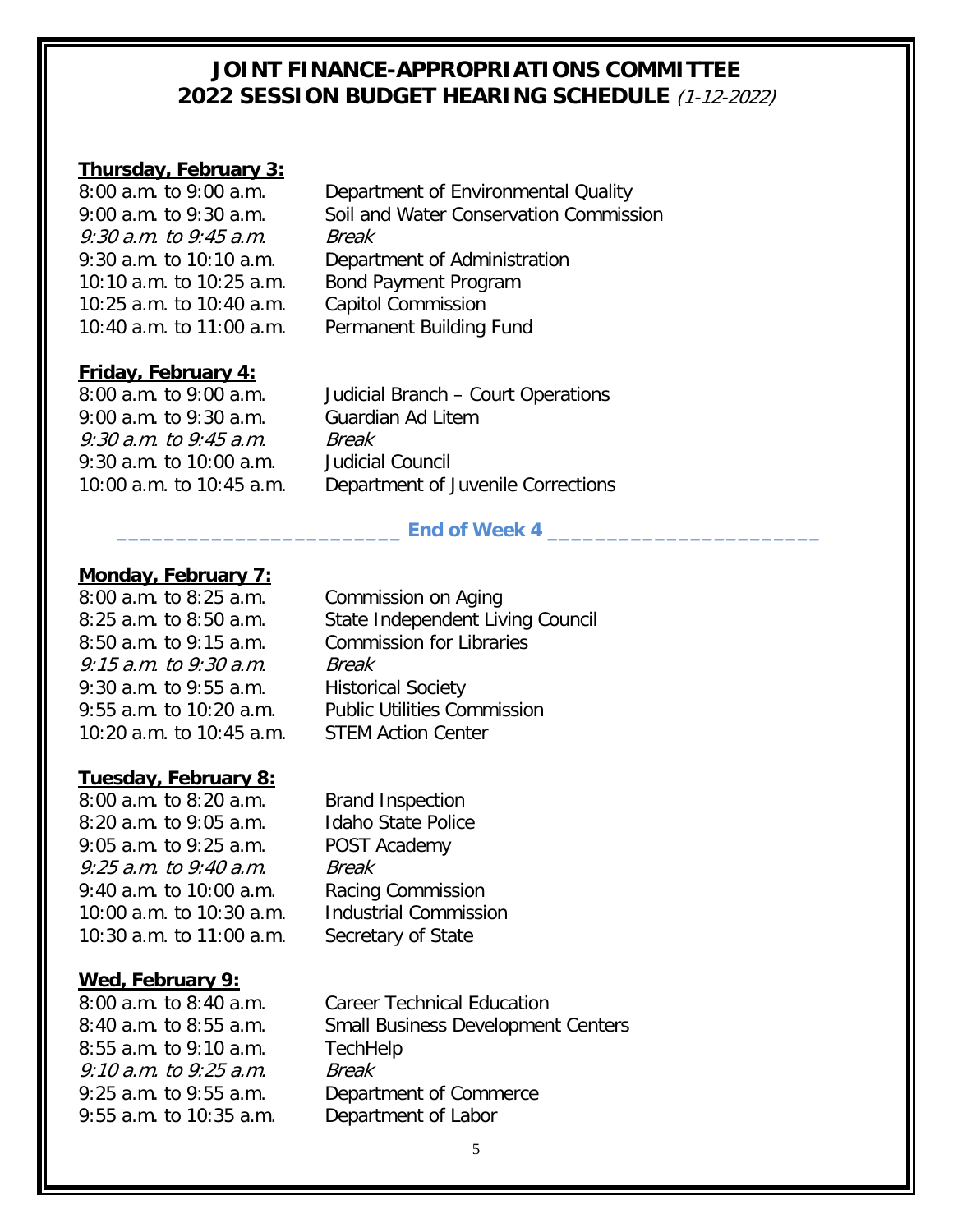10:35 a.m. to 10:55 a.m. Workforce Development Council

# **Thursday, February 10:** 8:00 a.m. to 8:45 a.m.

8:45 a.m. to 9:05 a.m. Board of Tax Appeals 9:05 a.m. to 9:25 a.m. Break

Idaho State Tax Commission 9:25 a.m. to 9:45 a.m. Change in Employee Compensation (CEC) Committee Report 9:45 a.m. to 10:55 a.m. Review of JFAC Statewide Budget Decisions Keith Bybee, Division Manager LSO, Division of Budget & Policy Analysis

# **Friday, February 11:**<br>8:00 a.m. to 9:00 a.m.

9:00 a.m. to 9:30 a.m. Department of Finance 9:30 a.m. to 9:45 a.m. Break

Department of Parks and Recreation 9:45 a.m. to 10:15 a.m. Department of Insurance 10:15 a.m. to 10:35 a.m. Idaho Educational Services for the Deaf & Blind 10:35 a.m. to 11:00 a.m. Supplementals or Rescissions

#### **\_\_\_\_\_\_\_\_\_\_\_\_\_\_\_\_\_\_\_\_\_\_\_\_ End of Week 5 \_\_\_\_\_\_\_\_\_\_\_\_\_\_\_\_\_\_\_\_\_\_\_**

#### **Monday, February 14:**

| 8:00 a.m. to 8:25 a.m.     | State Appellate Public Defender                                 |
|----------------------------|-----------------------------------------------------------------|
| 8:25 a.m. to 8:50 a.m.     | <b>Public Defense Commission</b>                                |
| 8:50 a.m. to 9:30 a.m.     | <b>Attorney General</b>                                         |
| $9:30$ a.m. to $9:45$ a.m. | <b>Break</b>                                                    |
| 9:45 a.m. to 10:05 a.m.    | Office of Energy and Mineral Resources                          |
| 10:05 a.m. to 10:20 a.m.   | Update for Public Health Districts and Catastrophic Health Care |
|                            | Program                                                         |
| 10:20 a.m. to 10:40 a.m.   | Office of Performance Evaluations                               |

#### **Tuesday, February 15:**

8:00 a.m. to 8:30 a.m. Legislative Services Office 8:30 a.m. to 9:15 a.m. Military Division 9:15 a.m. to 9:30 a.m. Break

9:30 a.m. to 10:45 a.m. Idaho Transportation Department Transportation Services Division of Motor Vehicles Highway Operations Contract Construction and Right-of-Way Acquisition